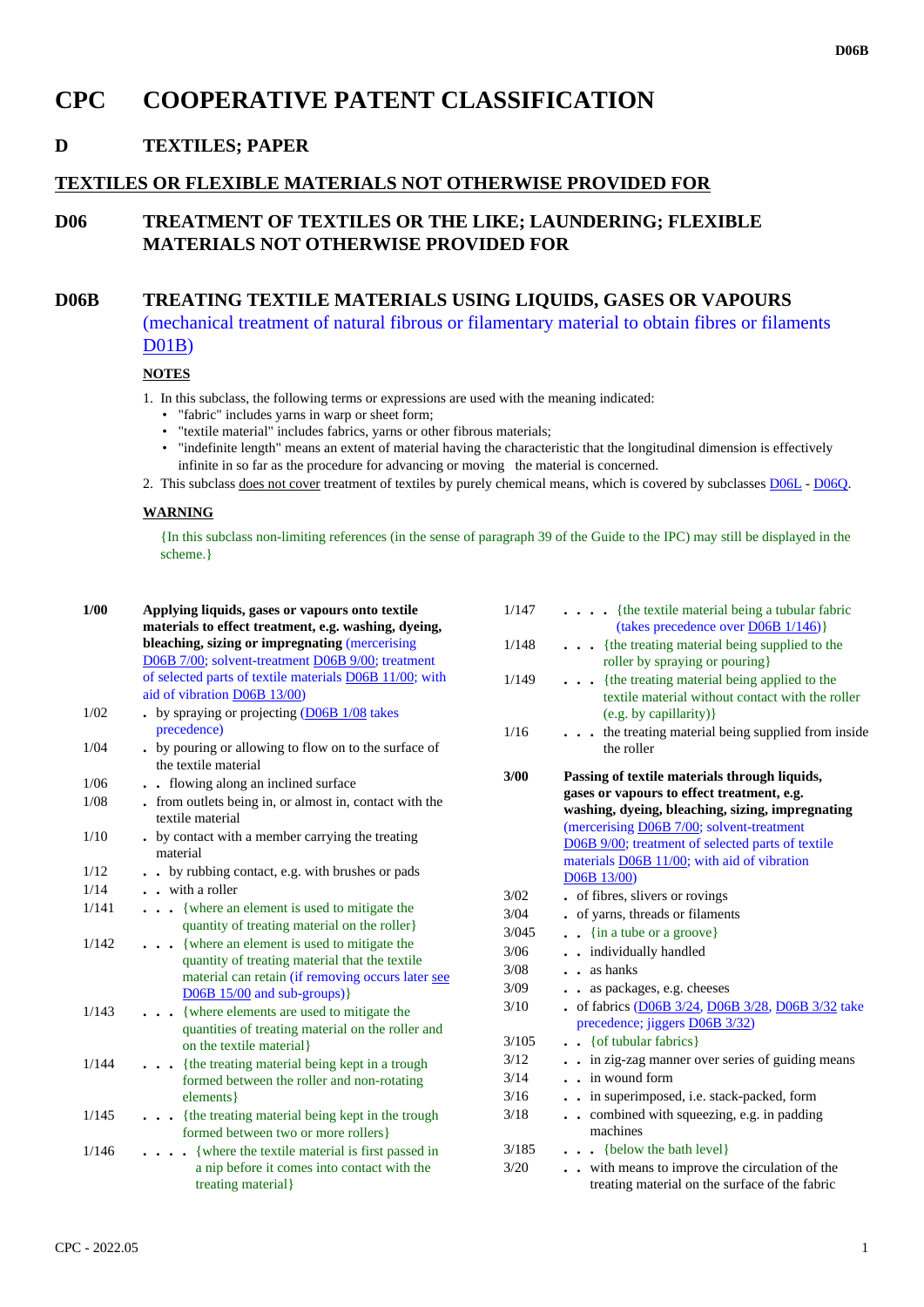## **D06B**

| 3/201   | {the treating material being forced through the                                                                                        |
|---------|----------------------------------------------------------------------------------------------------------------------------------------|
|         | textile material}                                                                                                                      |
| 3/203   | {by suction, e.g. by means of perforated<br>$\ddot{\phantom{0}}$<br>$drums$ }                                                          |
| 3/205   | $\bullet \bullet \{$ by vibrating $\}$                                                                                                 |
| 3/206   | $\ldots$ {the textile material}                                                                                                        |
| 3/208   | $\ldots$ {the treating material}                                                                                                       |
| 3/22    | only one side of the fabric coming into contact                                                                                        |
|         | with the guiding means                                                                                                                 |
| 3/24    | . of fabrics in roped form                                                                                                             |
| 3/26    | . . in superimposed, i.e. stack-packed, form                                                                                           |
| 3/28    | of fabrics propelled by, or with the aid of, jets of the<br>treating material                                                          |
| 3/30    | of articles, e.g. stockings                                                                                                            |
| 3/32    | of open-width materials backwards and forwards<br>between beaming rollers during treatment; Jiggers                                    |
| 3/325   | {with means to improve the circulation of the<br>$\ddot{\phantom{0}}$<br>treating material on the surface of the textile<br>material } |
| 3/34    | . Driving arrangements of machines or apparatus                                                                                        |
| 3/345   | • {Means for controlling the tension in the textile                                                                                    |
|         | material (in general D02H 13/22)}                                                                                                      |
| 3/36    | Drive control<br>$\sim$                                                                                                                |
| 5/00    | Forcing liquids, gases or vapours through textile                                                                                      |
|         | materials to effect treatment, e.g. washing, dyeing,                                                                                   |
|         | bleaching, sizing impregnating (mercerising                                                                                            |
|         | D06B 7/00; solvent-treatment D06B 9/00; treatment                                                                                      |
|         | of selected parts of textile materials D06B 11/00; with                                                                                |
|         | aid of vibration D06B 13/00)                                                                                                           |
| 5/02    | . through moving materials of indefinite length                                                                                        |
| 5/04    | . through slivers or rovings                                                                                                           |
| 5/06    | . through yarns, threads or filaments                                                                                                  |
| 5/08    | . . through fabrics                                                                                                                    |
| 5/10    | . using centrifugal force                                                                                                              |
| 5/12    | through materials of definite length                                                                                                   |
| 5/14    | . through fibres, slivers or rovings                                                                                                   |
| 5/16    | . through yarns, threads or filaments                                                                                                  |
| 5/18    | . through beamed warp<br>$\bullet$                                                                                                     |
| 5/20    | $\cdots$ through hanks                                                                                                                 |
| 5/22    | through fabrics                                                                                                                        |
| 5/24    | through articles, e.g. stockings<br>$\ddot{\phantom{a}}$                                                                               |
| 5/26    | . . using centrifugal force                                                                                                            |
| 7/00    | Mercerising, e.g. lustring by mercerising                                                                                              |
| 7/02    | of slivers                                                                                                                             |
| 7/04    | of yarns, threads or filaments<br>$\bullet$                                                                                            |
| 7/06    | . . of hanks of yarns                                                                                                                  |
| 7/08    | of fabrics of indefinite length                                                                                                        |
| 7/10    | of tubular fabrics or tubular articles                                                                                                 |
| 9/00    | Solvent-treatment of textile materials                                                                                                 |
| 9/02    | solvent-dyeing                                                                                                                         |
| 9/04    | . Successively applying two or more different<br>solvent-based treating materials                                                      |
| 9/06    | with recovery of the solvent                                                                                                           |
| 11/00   | Treatment of selected parts of textile materials, e.g.                                                                                 |
|         | partial dyeing                                                                                                                         |
| 11/0003 | {of fibres, slivers or rovings}                                                                                                        |
| 11/0006 | {in connection with a spinning step}<br>$\ddot{\phantom{a}}$                                                                           |
| 11/0009 | $\bullet$ { of a yarn in wound form }                                                                                                  |
| 11/0013 | {by local injection}<br>$\ddot{\phantom{0}}$                                                                                           |
| 11/0016 | {by local suction}<br>$\ddot{\phantom{0}}$                                                                                             |

| 11/002  | • { of moving yarns }                                                                             |
|---------|---------------------------------------------------------------------------------------------------|
| 11/0023 | . . {by spraying or pouring}                                                                      |
| 11/0026 | . . {by spaced contacts with a member carrying a                                                  |
|         | single treating material}                                                                         |
| 11/003  | {by continuous contact with a member able<br>$\ddot{\phantom{0}}$                                 |
|         | to bring simultaneously a plurality of treating                                                   |
|         | materials }                                                                                       |
| 11/0033 | . . {by periodical dipping}                                                                       |
| 11/0036 | . . {specially disposed for a local treatment}                                                    |
| 11/004  | $\frac{1}{2}$ {in a tensionless state}                                                            |
| 11/0043 | • { of hanks of yarns }                                                                           |
| 11/0046 | $\bullet$ $\bullet$ {hung on supports}                                                            |
| 11/005  | . . {wound on supports}                                                                           |
| 11/0053 | {laid down on supports}                                                                           |
| 11/0056 | $\bullet$ { of fabrics }                                                                          |
| 11/0059 | $\bullet$ { by spraying }                                                                         |
| 11/0063 | $\bullet \bullet \{$ by pouring }                                                                 |
| 11/0066 | {by spaced contacts with a member carrying a<br>$\ddot{\phantom{0}}$<br>single treating material} |
| 11/0069 | {by continuous contact with a member able<br>$\ddot{\phantom{0}}$                                 |
|         | to bring simultaneously a plurality of treating                                                   |
|         | materials }                                                                                       |
| 11/0073 | $\bullet$ { of articles }                                                                         |
| 11/0076 | $\blacksquare$ {Transfer-treating}                                                                |
| 11/0079 | • {Local modifications of the ability of the textile                                              |
|         | material to receive the treating materials, (e.g. its<br>dyeability) }                            |
| 11/0083 | {the textile material being fibres or slivers}                                                    |
| 11/0086 | {the textile material being one or more yarns}                                                    |
| 11/0089 | {the textile material being a surface}<br>$\ddot{\phantom{0}}$                                    |
| 11/0093 | • {Treatments carried out during or after a regular                                               |
|         | application of treating materials, in order to get                                                |
|         | differentiated effects on the textile material}                                                   |
| 11/0096 | . . {to get a faded look}                                                                         |
| 13/00   | Treatment of textile materials with liquids, gases                                                |
|         | or vapours with aid of vibration                                                                  |
| 15/00   | Removing liquids, gases or vapours from textile                                                   |
|         | materials in association with treatment of the                                                    |
|         | materials by liquids, gases or vapours                                                            |
|         | <b>NOTE</b>                                                                                       |
|         | Group <b>D06B</b> 15/12 takes precedence over groups                                              |
|         | D06B 15/02 - D06B 15/10.                                                                          |
|         | {This Note corresponds to IPC Note (1) relating to                                                |
|         | $D06B$ $15/02 - D06B$ $15/10.$                                                                    |
| 15/005  | • {by squeezing, otherwise than by rollers}                                                       |
| 15/02   | by squeezing rollers $\{ (D06B 15/046 \text{ takes} )\}$                                          |
|         | precedence) }                                                                                     |
| 15/025  | {for tubular fabrics}                                                                             |
| 15/04   | . by suction                                                                                      |
| 15/043  | {by means of a perforated drum}                                                                   |
| 15/046  | . . {included in a pair of squeezing rollers}                                                     |
| 15/06   | . by vibrating the textile material                                                               |
| 15/08   | • by scraping                                                                                     |
| 15/085  | {by contact with the textile material}<br>$\ddot{\phantom{0}}$                                    |
| 15/09   | . by jets of gases                                                                                |
| 15/10   | . by use of centrifugal force                                                                     |
| 15/12   | . up to the moisture regain of the textile material                                               |